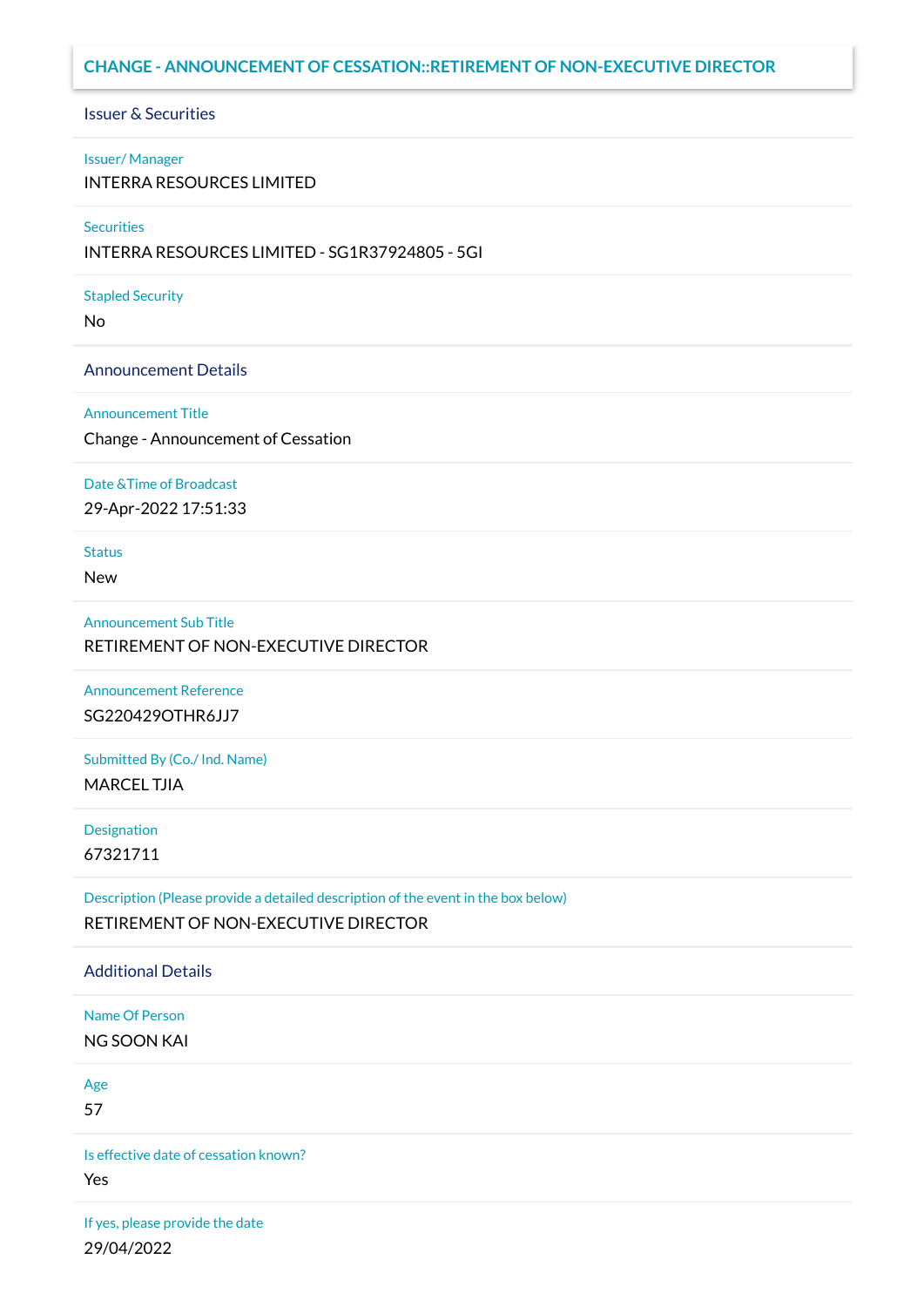### Detailed Reason (s) for cessation

Mr Ng is retiring pursuant to Regulation 100 of the Constitution of the Company and will not be seeking reelection.

The Board of Directors wishes to record its appreciation to Mr Ng for his contributions to the Company.

Are there any unresolved differences in opinion on material matters between the person and the board of directors, including matters which would have a material impact on the group or its financial reporting? No

Is there any matter in relation to the cessation that needs to be brought to the attention of the shareholders of the listed issuer?

No

Any other relevant information to be provided to shareholders of the listed issuer? Yes

## If Yes, Please provide full details

Following Mr Ng's resignation, the number of Audit Committee members falls below the minimum number of three members as required under Rule 704(8) of the Listing Manual of the Singapore Exchange Securities Trading Limited (the "Listing Manual") and the provisions set forth in the Code of Corporate Governance 2018 (the "Code"). There will also be insufficient members in the Nominating Committee and Remuneration Committee pursuant to the provisions set forth in the Code.

In light of the foregoing, a new Independent Director, Ms Loo Hwee Fang, will be appointed with effect from 1 May 2022 to fill the vacancies. Announcements containing the prescribed information pursuant to Rule 704(7) of the Listing Manual and the changes in the composition of the Board and Board Committees following Ms Loo Hwee Fang's appointment are released separately today.

Date of Appointment to current position 01/11/2005

Does the AC have a minimum of 3 members (taking into account this cessation)?

No

Number of Independent Directors currently resident in Singapore (taking into account this cessation) 2

Number of cessations of appointments specified in Listing Rule 704 (7) or Catalist Rule 704 (6) over the past 12 months

1

Job Title (e.g. Lead ID, AC Chairman, AC Member etc.)

Non-Executive Director, Audit Committee Member, Nominating Committee Member, and Remuneration Committee Member.

## Role and responsibilities

Roles and responsibilities of a Non-Executive Director, Audit Committee Member, Nominating Committee Member, and Remuneration Committee Member.

Familial relationship with any director and/ or substantial shareholder of the listed issuer or of any of its principal subsidiaries NIL